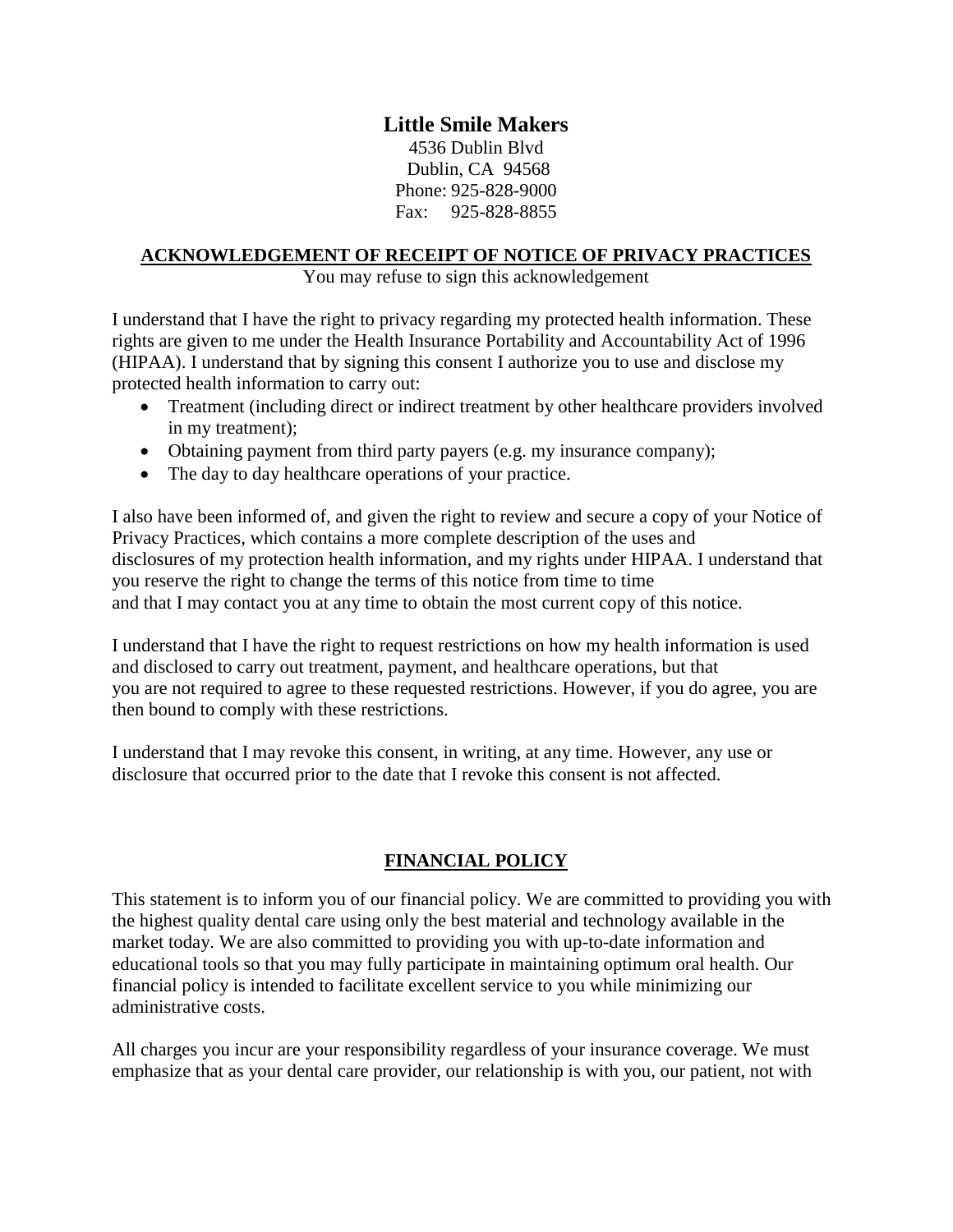your insurance company. Your insurance policy is a contract between you, your employer, and the insurance company.

Our office is not a party to that contract. If payment from your insurance company is not received within 60 days from date of service, you will be expected to pay the balance in full.

As a courtesy to you we will help you process all your insurance claims. You may direct your insurance company to pay your benefits directly to our office by signing the authorization on the Assignment of Benefits Agreement. In order for our office to file your insurance claim, you must bring a completed dental insurance form or proof of insurance at each appointment.

Payment is due at the time service is provided. Our office accepts cash, personal checks, MasterCard, Visa, American Express, and Discover. Returned checks and balances older than 60 days may be subject to collection fees and finance charges at the rate of 1.5% per month (18% annually).

If you have any questions regarding our financial policy, please ask. We are committed to providing you with the most positive experience in dental care.

# **APPOINTMENT CANCELLATION POLICY**

We strive to render excellent dental care at Little Smile Makers. In an attempt to be consistent, we have a **Appointment Cancellation Policy** that allows us to schedule appointments for all patients. When an appointment is scheduled, that time has been set aside for your child and when it is missed, that time cannot be used to treat another patient.

We require that you give our office **48 hours** notice prior to any cancellation. This allows for other patients to be scheduled into that appointment. If your child misses an appointment without contacting our office within the required time, this is considered a missed appointment. A fee of **\$75** will be charged to you; this fee cannot be billed to your dental insurance and will be your direct responsibility.

Additionally, if your child is 10 minutes late without prior notice for their scheduled appointment, we will consider this a missed appointment and the **\$75** cancellation fee will be charged.

### **I have read and understand the Appointment Cancellation Policy of Little Smile Makers and**

**I agree to be bound by its terms. I also understand that such terms may be amended by Little Smile Makers.**